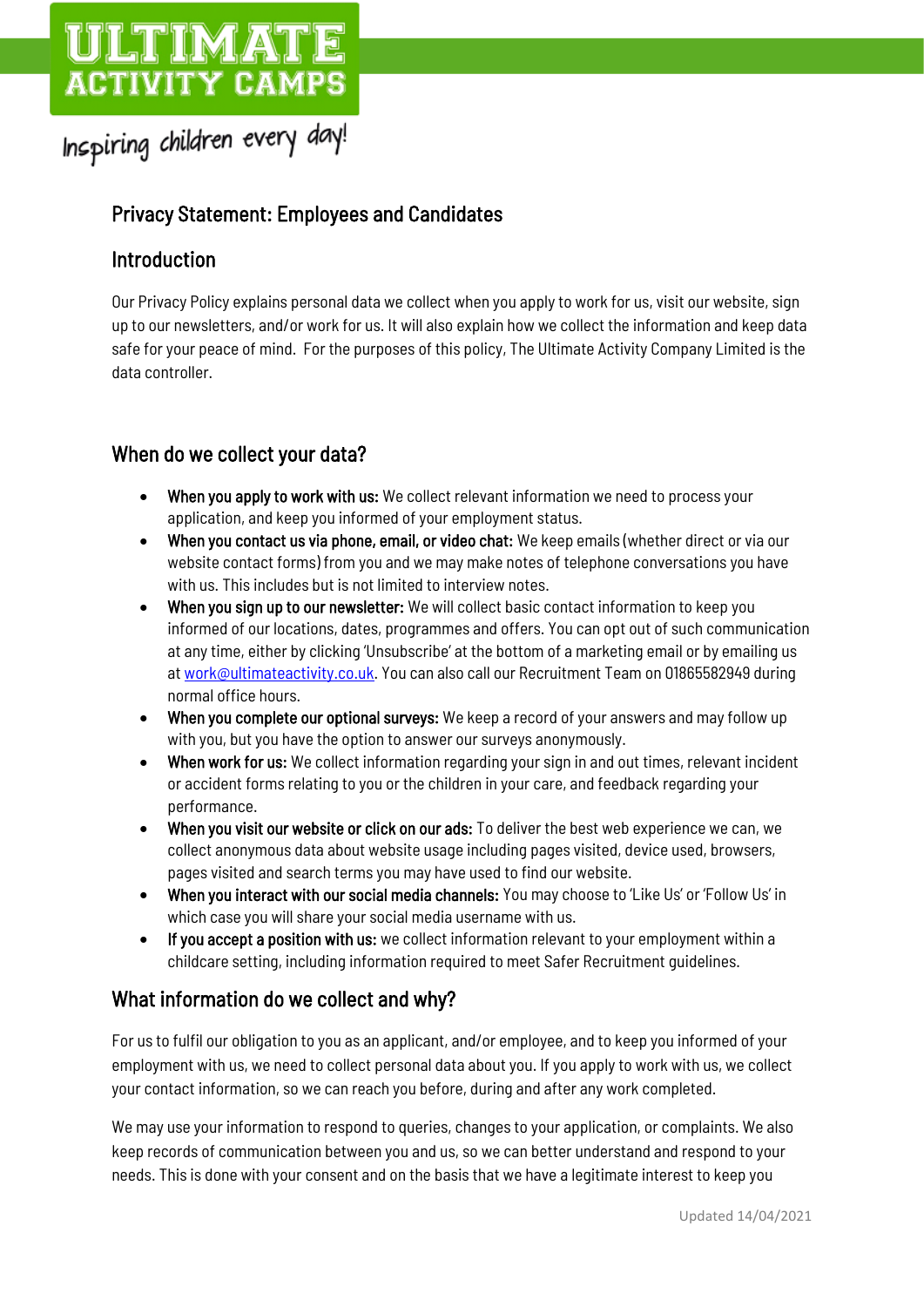informed. Your data may also be used to comply with a legal obligation (e.g. a regulatory requirement or legislation surrounding safeguarding etc.).

If you have applied for a job we are advertising, either directly via our website or a job board, signed up to register as a candidate or sent us a copy of your CV we believe that it is reasonable to expect us to collect and keep the information you provide to us to assist you in securing a role. We also believe it is reasonable to contact you to discuss your requirements, and to send you information about job opportunities that may be of interest. If you are using job related websites or programmes such as LinkedIn, childcare.co.uk etc., we deem it reasonable for us to contact you on that platform to see if you are interested in our services or any of the job opportunities we currently have available. You can opt out/unsubscribe from such communications at any time by contacting the Recruitment Team and/or withdrawing your application.

Information collected includes:

#### At Application Stage

- Your application and information held within (including any CV or cover letters included) such as
	- o Contact information: preferred phone contacts, email address
	- $\circ$  Your immigration / right to work status
	- o Date of birth
	- o Details of your employment and academic history
	- o Referee information to verify your employment/academic history
	- o Qualifications, skills & training
	- o Details of relevant referees to confirm employment and academic history (NB referees will be contacted with your consent after you have completed an interview/accepted a role with us)

Depending on the role applied for, you may be asked to self-declare any relevant details surrounding:

- o Any illness or medical affliction that would affect the applicant's ability to care for children (including any current prescription medication.)
- $\circ$  Any previous convictions, cautions, court orders, reprimands and warnings that may affect their suitability to work with children that are not 'protected' under the amendments to the Rehabilitation of Offenders Act 1974 (Exceptions) Order 1975 (2013 and 2020)
- Information available about you posted on social media (e.g. LinkedIn) and information available within the public domain.

#### If selected for interview

• Discussions at interview will be recorded via interview notes and used to make appointment decision. These discussions will serve to aid our recruitment decisions and, if successful, help select the most appropriate role for you.

#### If selected for a role

- Information required to satisfy safe recruitment guidelines including:
	- $\circ$  Identification documents evidencing identity, address, right to work, any name changes
	- o Evidence of DBS status
	- o Evidence of qualifications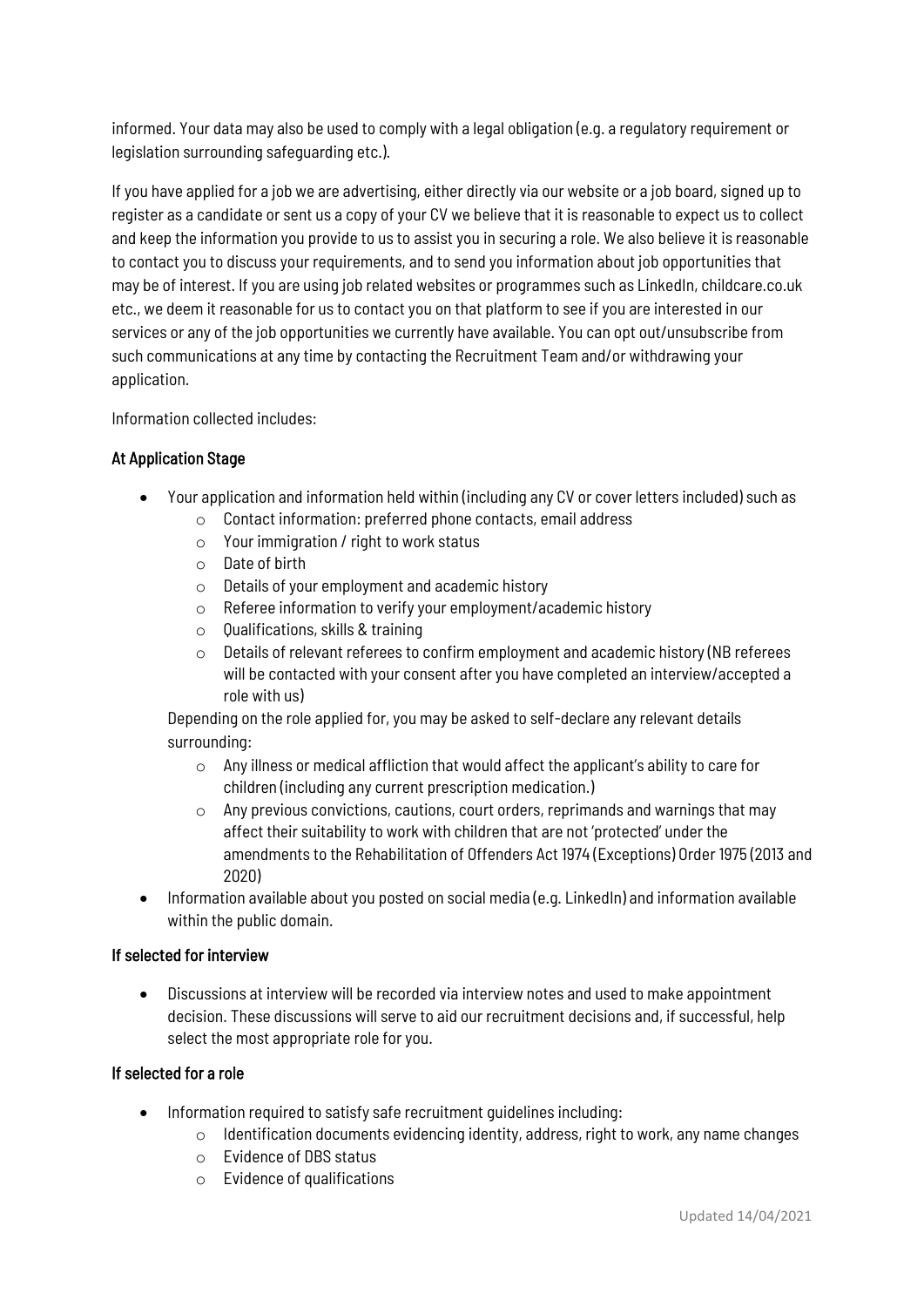- o References confirming your employment/academic history.
- $\circ$  Information regarding time spent living/working abroad and relevant overseas criminal record checks where required.
- Payroll information including bank details and tax information for payment of wages

#### During/after employment

- Feedback, Staff supervision forms and end of season appraisals for re-appointment decisions and performance management purposes
- Accident/incident forms completed by you, or about you
- Emergency contact information. We ask for limited information such as contact details including your name, address, telephone number, email address and relationship to the individual.
- Staff sign in books as evidence of who was on camp at any given time, and for administration of pay
- Absence records, for the purpose of sickness monitoring, administration or pay, welfare and to aid decisions in relation to your employment. Information held will include medical questionnaires, Doctor's certificates, medical reports, and self-certification forms.
- Disciplinary and grievance records
- Compensation history
- Information relating to health and safety, e.g. Signed risk assessments
- Information about your preferences for a new role and your future employment needs

#### Website visit information

We use cookies to make our website and booking system work more effectively for you, as well as to provide anonymous information about website usage. You can opt to block cookies on your computer. This is usually done through the settings on your browser (Chrome, Explorer, Firefox and so on).

### How long do we keep personal data for?

#### Financial data

Under HMRC requirements, we must keep financial records for 6 years from the end of the last company financial year they relate to. This includes all payments made/monies received and to/from who. This includes your right to work evidence, pay slips and tax forms, however we do not keep bank details on file for staff considered 'inactive'.

#### Legal Compliance

We will keep relevant personal information to deal with or defend any dispute or legal proceedings. This can include any dispute brought by a child who has been in the care of the Ultimate Activity Company Ltd. up to and including their 21<sup>st</sup> birthday. This includes any data related to health and safety such as first aid training information, and attendance records.

#### Inactive accounts

If you apply for a job we are advertising but do not go on to work for us, your records will be kept for the duration of the application process and for one year.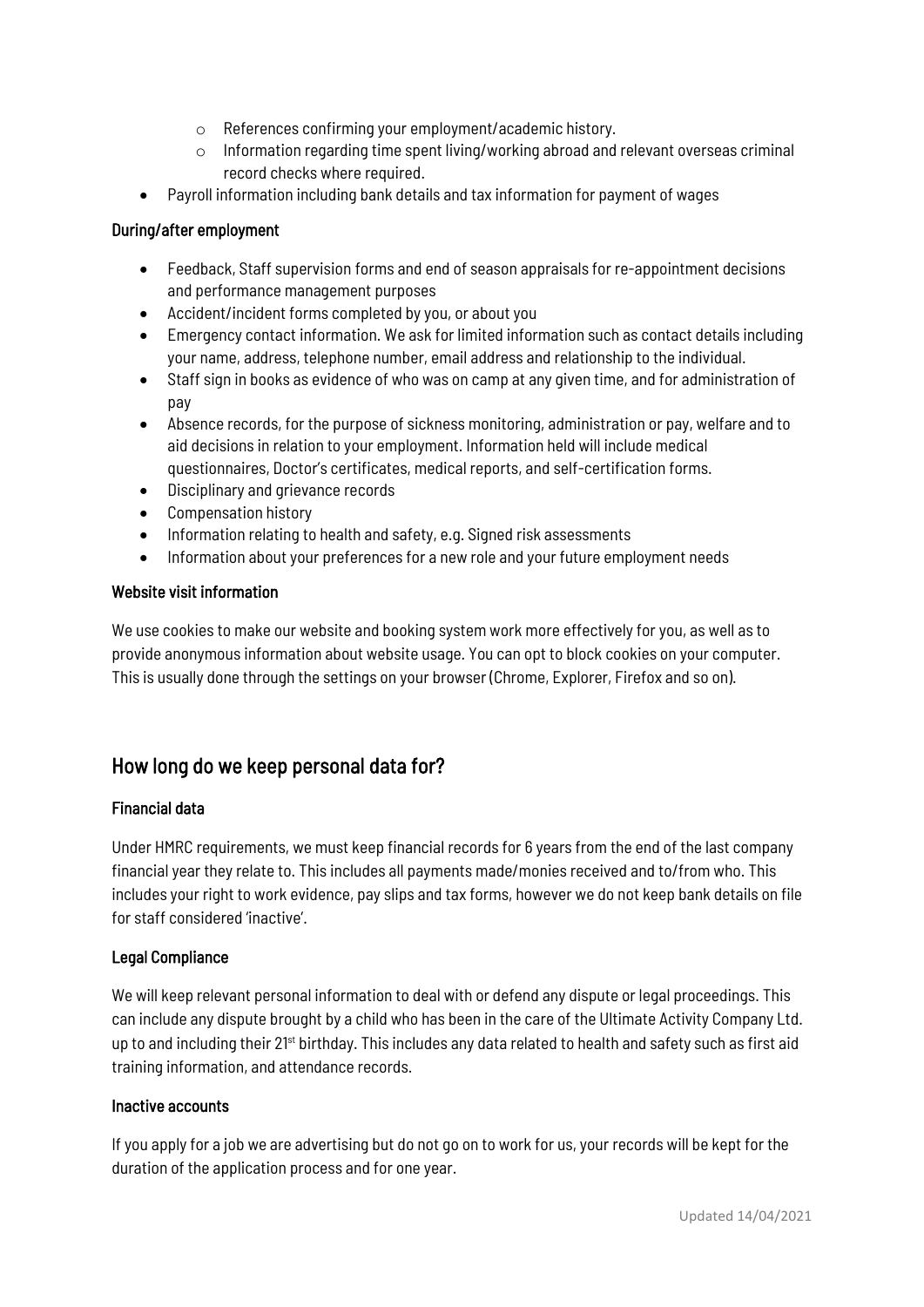If you work for The Ultimate Activity Company Ltd., we will keep your information for the duration of our relationship with us and for 6 years after. Basic data is kept indefinitely in order to comply with our legal obligations as an employer.

In addition to the above, if you work for The Ultimate Activity Company Ltd., but do not work for 3 years, your records will be marked as 'inactive'. If you opt out, or if we do not hear from, you we will cease communications with you as per your wishes.

## How do we protect personal data?

We know that you expect us to protect and secure the personal data you share with us about you and we take this responsibility very seriously.

We secure access to all staff information and transactional areas of our website/database using 'https' technology.

Access to your data on our system is password protected and staff with access are DBS checked, trained and vetted to ensure they may handle personal data.

Paperwork containing your personal data which is shared on site is done so via password protected tablets. Or if hard copies are required, then these are stored in a secured location in a sealed box. All staff are DBS checked.

When paperwork is returned to our office we shred the information we are not required to keep. Any hard copy personal data we are required to keep is archived in our offices in a locked storage area which is only accessible by company director's.

We regularly monitor our systems for possible vulnerabilities and attacks, and we carry out security updates to ensure the latest online threats and risks are mitigated.

# Who do we share personal data with?

We will not share your personal data with anybody or organisation outside of The Ultimate Activity Company Ltd. unless we have another legitimate interest in doing so as set out below.

Our third-party service providers are required to take appropriate security measures to protect your personal information in line with our policies. We do not allow third-party service providers to use your personal data for their own purposes. We only permit them to process your personal data for specified purposes and in accordance with our instructions.

Organisations where we use your information are:

- Mailchimp: provide third party communications services to email you updates about our opportunities and your employmen[t PRIVACY POLICY](https://mailchimp.com/legal/privacy/)
- Survey Monkey: provide survey platform[s PRIVACY POLICY](https://www.surveymonkey.com/mp/legal/privacy-policy/)
- Eploy: provide our online, secure staff database GDPR FOR [CUSTOMERS](https://www.eploy.co.uk/information/gdpr-for-customers/)